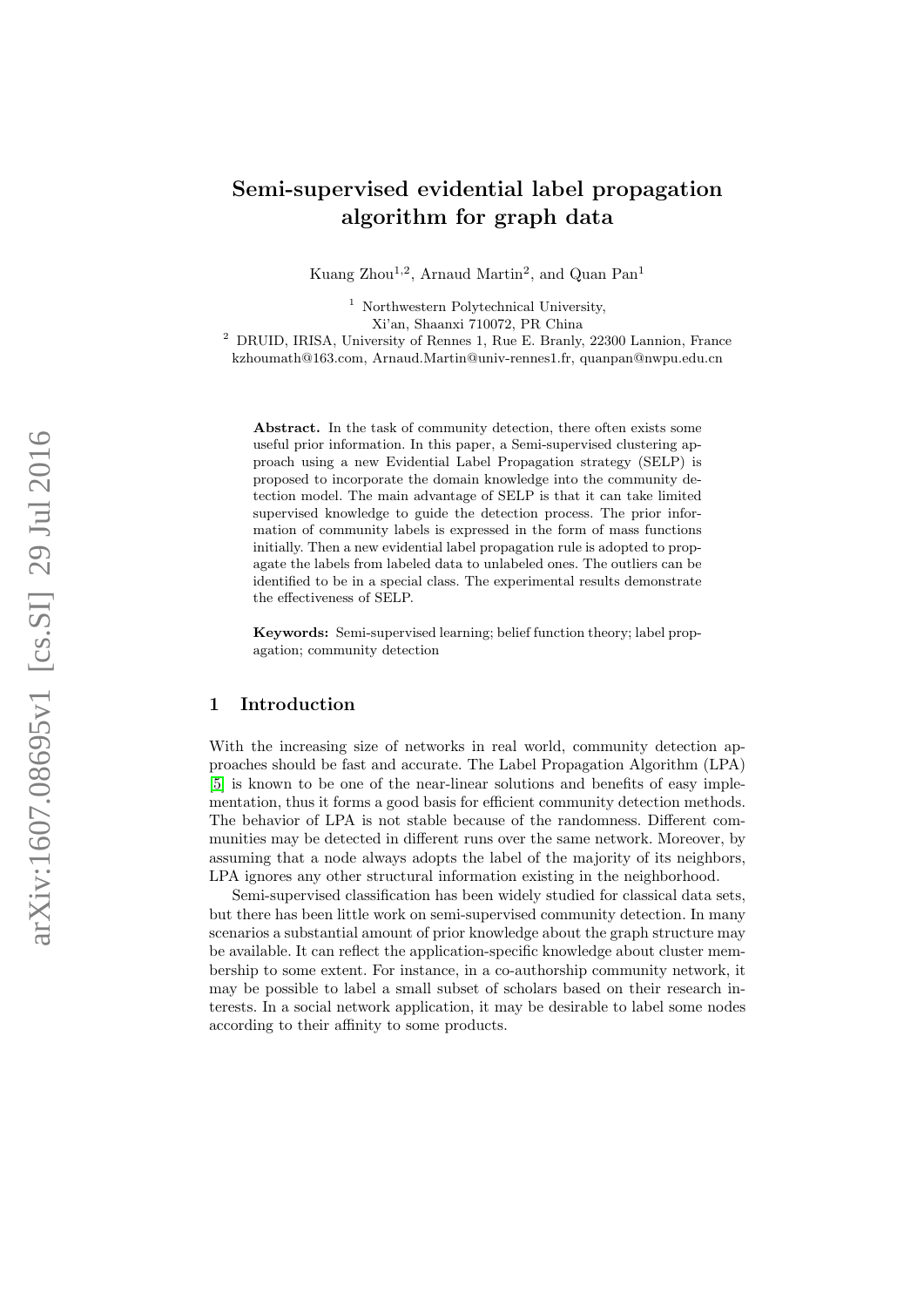In [\[4\]](#page-9-1) the authors considered the individual labels as prior knowledge, i.e. the true community assignments of certain nodes are known in advance. In their work the traditional LPA is adapted, allowing a few nodes to have true community labels, but the rest nodes are unlabeled. In face the presented semi-supervised community detection approach is an application of the semi-supervised classification algorithm proposed by [\[7\]](#page-9-2) on graph data sets.

In this paper, we enhance the original LPA by introducing new update and propagation strategies using the theory of belief functions. The Semi-supervised version of Evidential Label Propagation (SELP) algorithm is presented. SELP can take advantage of the limited amount of supervised information and consequently improve the detection results.

The remainder of this paper is organized as follows. Some basic knowledge is briefly introduced in Section [2.](#page-1-0) The SELP algorithm is presented in detail in Section [3.](#page-2-0) In order to show the effectiveness of the proposed community detection approach, in Section [4](#page-5-0) SELP algorithm is tested on different graph data sets. Conclusions are drawn in the final section.

## <span id="page-1-0"></span>2 Background

In this section some related preliminary knowledge will be presented. Some basis of belief function theory will be recalled first. As this work is inspired from the LPA  $[5]$  and EK-NNclus  $[2]$  clustering, the two algorithms will also be briefly introduced.

#### 2.1 Theory of belief functions

Let  $\Omega = {\omega_1, \omega_2, \ldots, \omega_c}$  be the finite domain of X, called the discernment frame. The belief functions are defined on the power set  $2^{\Omega} = \{A : A \subseteq \Omega\}.$ 

The function  $m: 2^{\Omega} \to [0, 1]$  is said to be the Basic Belief Assignment (bba) on  $2^{\Omega}$ , if it satisfies:

$$
\sum_{A \subseteq \Omega} m(A) = 1. \tag{1}
$$

Every  $A \in 2^{\Omega}$  such that  $m(A) > 0$  is called a focal element. The credibility and plausibility functions are defined in Eqs. [\(2\)](#page-1-1) and [\(3\)](#page-1-2) respectively:

<span id="page-1-1"></span>
$$
Bel(A) = \sum_{B \subseteq A, B \neq \emptyset} m(B) \quad \forall A \subseteq \Omega,
$$
 (2)

<span id="page-1-2"></span>
$$
Pl(A) = \sum_{B \cap A \neq \emptyset} m(B), \quad \forall A \subseteq \Omega.
$$
 (3)

Each quantity  $Bel(A)$  measures the total support given to A, while  $Pl(A)$  represents potential amount of support to A.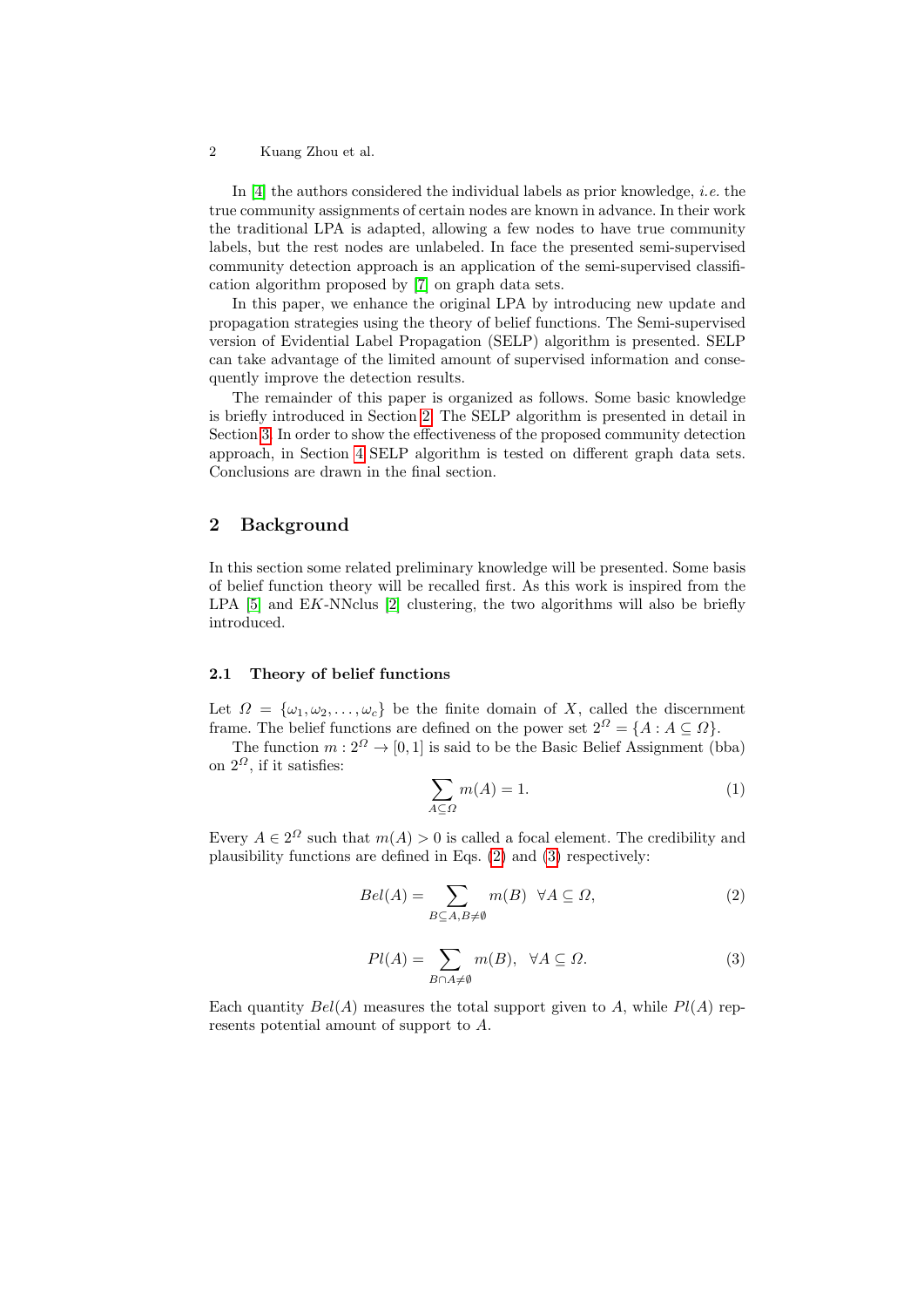If bbas  $m_j, j = 1, 2, \dots, S$  describing S distinct items of evidence on  $\Omega$ , the DS rule of combination [\[6\]](#page-9-4) of S bbas can be mathematically defined as

$$
(m_1 \oplus m_2 \oplus \cdots \oplus m_S)(X) =
$$
  
\n
$$
\begin{cases}\n0 & \text{if } X = \emptyset, \\
\frac{Y_1 \cap \cdots \cap Y_S = X}{1 - Y_1 \cap \cdots \cap Y_S = X} \prod_{j=1}^S m_j(Y_j) & \text{otherwise.} \n\end{cases}
$$
\n(4)

#### 2.2 EK-NNclus clustering

Recently, a new decision-directed clustering algorithm for relational data sets, named  $EK\text{-}NNclus$ , is put forward based on the evidential K nearest-neighbor (EK-NN) rule [\[2\]](#page-9-3). Starting from an initial partition, the algorithm, called EK-NNclus, iteratively reassigns objects to clusters using the EK-NN rule [\[1\]](#page-9-5), until a stable partition is obtained. After convergence, the cluster membership of each object is described by a mass function assigning a mass to each specific cluster and to the whole set of clusters.

## 2.3 Label propagation

Let  $G(V, E)$  be an undirected network, V is the set of N nodes, E is the set of edges. Each node  $v(v \in V)$  has a label  $c_v$ . Denote by  $N_v$  the set of neighbors of node v. The Label Propagation Algorithm (LPA) uses the network structure alone to guide its process. It starts from an initial configuration where every node has a unique label. Then at every step one node (in asynchronous version) or each node (in a synchronous version) updates its current label to the label shared by the maximum number of its neighbors. For node  $v$ , its new label can be updated to  $\omega_i$  with

$$
j = \arg \max_{l} \{ |u : c_u = l, u \in N_v| \},
$$
\n(5)

where |X| is the cardinality of set X, and  $N_v$  is the set of node v's neighbors. When there are multiple maximal labels among the neighbors labels, the new label is picked randomly from them. By this iterative process densely connected groups of nodes form consensus on one label to form communities, and each node has more neighbors in its own community than in any of other community. Communities are identified as a group of nodes sharing the same label.

## <span id="page-2-0"></span>3 Semi-supervised label propagation

Inspired from LPA and EK-NNclus [\[2\]](#page-9-3), we propose here SELP algorithm for graph data sets with prior information. The problem of semi-supervised community detection will be first described in a mathematical way, and then the proposed SELP algorithm will be presented in detail.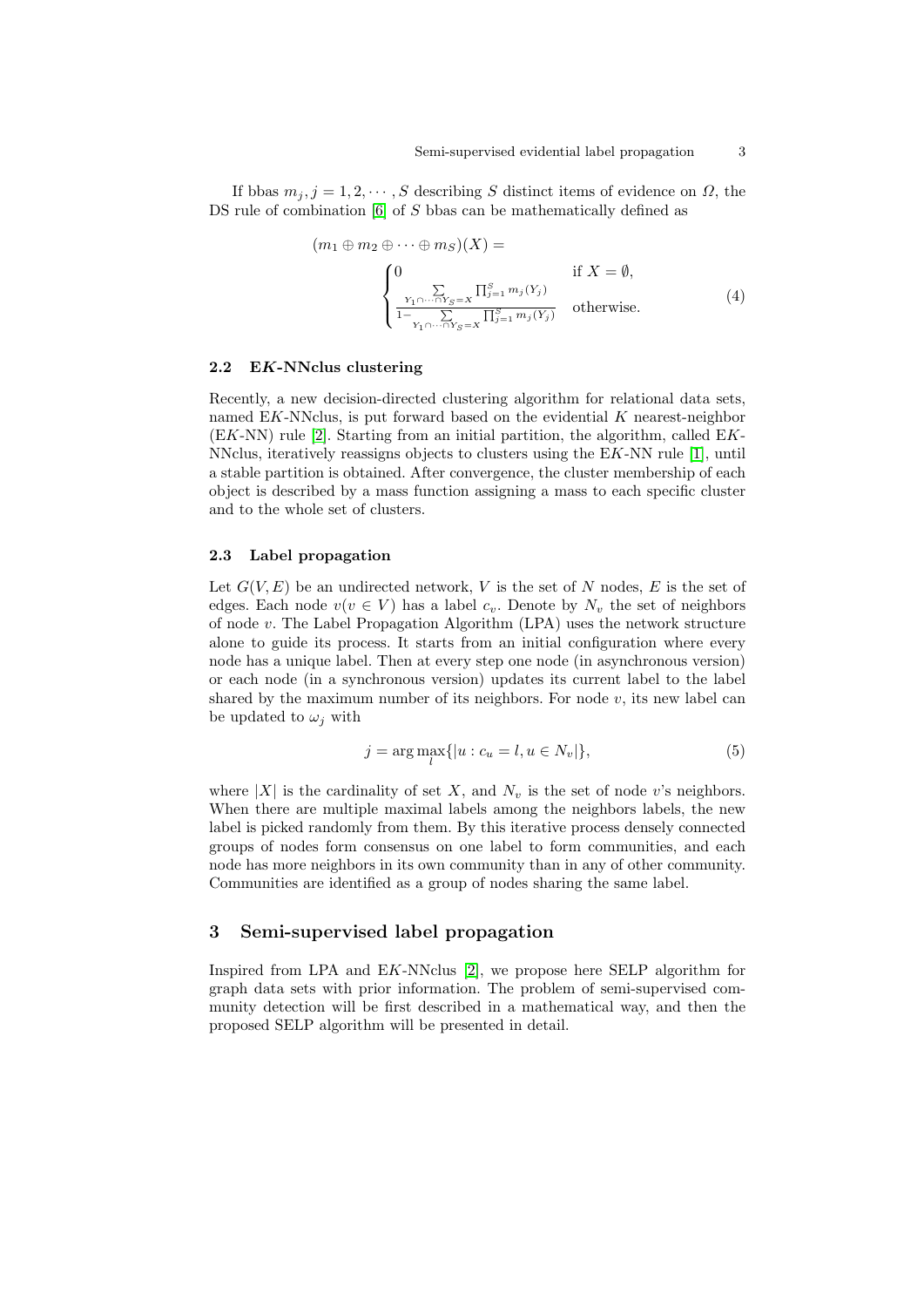#### 3.1 Problem restatement and notions

Let  $G(V, E)$  denote the graph, where V is the set of n nodes and  $E \subseteq V \times V$  is the set of edges. Generally, a network can be expressed by its adjacent matrix  $A = (a_{ij})_{n \times n}$ , where  $a_{ij} = 1$  indicates that there is a direct edge between nodes  $i$  and  $j$ , and 0 otherwise.

Assume that there are c communities in the graph. The set of labels is denoted by  $\Omega = {\omega_1, \omega_2, \cdots, \omega_c}$ . In addition, in order to make sure that the solution is unique, we assume that there must be at least one labeled vertex in each community. The  $n$  nodes in set  $V$  can be divided into two parts:

$$
V_L = \{(n_1, y_1), (n_2, y_2), \cdots, (n_l, y_l)\}, \ y_j \in \Omega
$$

for the labeled nodes, and

$$
V_U = \{n_{l+1}, n_{l+2}, \cdots, n_n\}
$$

for the unlabeled ones. The main task of the semi-supervised community detection is to make models propagating the labels from nodes in  $V_L$  to those in  $V_U$ , and further determine the labels of those unlabeled vertices.

#### 3.2 The dissimilarities between nodes

Like the smooth assumption in the semi-supervised graph-based learning methods [\[8\]](#page-9-6), here we assume that the more common neighbors the two nodes share, the larger probability that they belong to the same community. Thus in this work, the index considering the number of shared common neighbors is adopted to measure the similarities between nodes.

**Definition 1.** Let the set of neighbors of node  $n_i$  be  $N_i$ , and the degree of node  $n_i$  be  $d_i$ . The similarity between nodes  $n_i$  and  $n_j$   $(n_i, n_j \in V)$  is defined as

$$
s_{ij} = \begin{cases} \frac{|N_i \cap N_j|}{d_i + d_j}, & \text{if } a_{ij} = 1\\ 0, & \text{otherwise.} \end{cases}
$$
 (6)

Then the dissimilarities associated with the similarity measure can be defined as

$$
d_{ij} = \frac{1 - s_{ij}}{s_{ij}}, \ \forall \ n_i, n_j \in V. \tag{7}
$$

#### 3.3 Evidential label propagation

For a labeled node  $n_j \in V_L$  in community  $\omega_k$ , the initial bba can be defined as a Bayesian categorical mass function:

$$
m^{j}(A) = \begin{cases} 1 & \text{if } A = \{\omega_{k}\} \\ 0 & \text{otherwise.} \end{cases}
$$
 (8)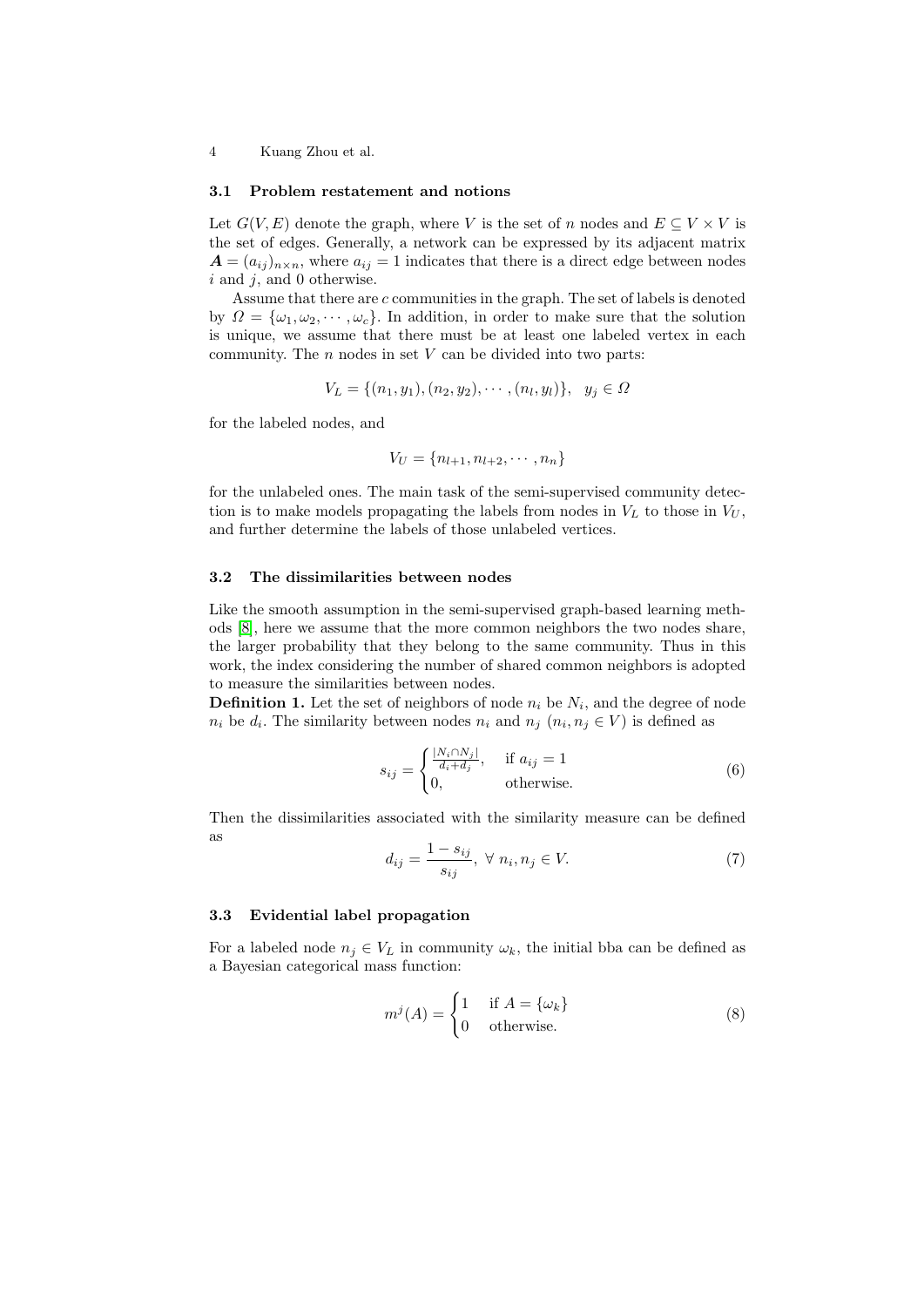For an unlabeled node  $n_x \in V_U$ , the vacuous mass assignment can be used to express our ignorance about its community label:

$$
m^{x}(A) = \begin{cases} 1 & \text{if } A = \Omega \\ 0 & \text{otherwise.} \end{cases}
$$
 (9)

To determine the label of node  $n_x$ , its neighbors can be regarded as distinct information sources. If there are  $|N_x| = r_x$  neighbors for node  $n_x$ , the number of sources is  $r<sub>x</sub>$ . The reliability of each source depends on the similarities between nodes. Suppose that there is a neighbor  $n_t$  with label  $\omega_j$ , it can provide us with a bba describing the belief on the community label of node  $n_x$  as [\[2\]](#page-9-3)

$$
m_t^x(\{\omega_t\}) = \alpha * m^t(\{\omega_j\}),
$$
  
\n
$$
m_t^x(\Omega) = m^t(\Omega) + (1 - \alpha) * m^t(\{\omega_j\}),
$$
  
\n
$$
m_t^x(A) = 0, \text{ if } A \neq \{\omega_j\}, \Omega,
$$
  
\n(10)

where  $\alpha$  is the discounting parameter such that  $0 \leq \alpha \leq 1$ . It should be determined according to the similarity between nodes  $n_x$  and  $n_t$ . The more similar the two nodes are, the more reliable the source is. Thus  $\alpha$  can be set as a decreasing function of  $d_{xt}$ . In this work we suggest to use

<span id="page-4-0"></span>
$$
\alpha = \alpha_0 \exp\{-\gamma d_{xt}^{\beta}\},\tag{11}
$$

where parameters  $\alpha_0$  and  $\beta$  can be set to be 1 and 2 respectively as default, and  $\gamma$  can be set to

$$
\gamma = 1/\text{median}\left(\left\{d_{ij}^{\beta}, i = 1, 2, \cdots, n, j \in N_i\right\}\right).
$$
 (12)

After the  $r_x$  bbas from its neighbors are calculated using Eq. [\(10\)](#page-4-0), the fused bba of node  $n_x$  can be got by the use of Dempster's combination rule:

<span id="page-4-1"></span>
$$
m^x = m_1^x \oplus m_2^x \oplus \dots \oplus m_{r_x}^x.
$$
\n(13)

The label of node  $n_x$  can be determined by the maximal value of  $m^x$ . The main principle of semi-supervised learning is to take advantage of the unlabeled data. It is an intuitive way to add node  $n_x$  (previously in set  $V_U$  but already be labeled now) to set  $V_l$  to train the classifier. However, if the predicted label of  $n_x$ is wrong, it will have very bad effects on the accuracy of the following predictions. Here a parameter  $\eta$  is introduced to control the prediction confidence of the nodes that to be added in  $V_l$ . If the maximum of  $m^x$  is larger than  $\eta$ , it indicates that the belief about the community of node  $n_x$  is high and the prediction is confident. Then we remove node  $n_x$  in  $V_U$  and add it to set  $V_L$ . On the contrary, if the maximum of  $m^x$  is not larger than  $\eta$ , it means that we can not make a confident decision about the label of  $n_x$  based on the current information. Thus the node  $n_x$  should be remained in set  $V_U$ . This is the idea of self-training [\[3\]](#page-9-7).

In order to propagate the labels from the labeled nodes to the unlabeled ones in the graph, a classifier should be first trained using the labeled data in  $V_l$ .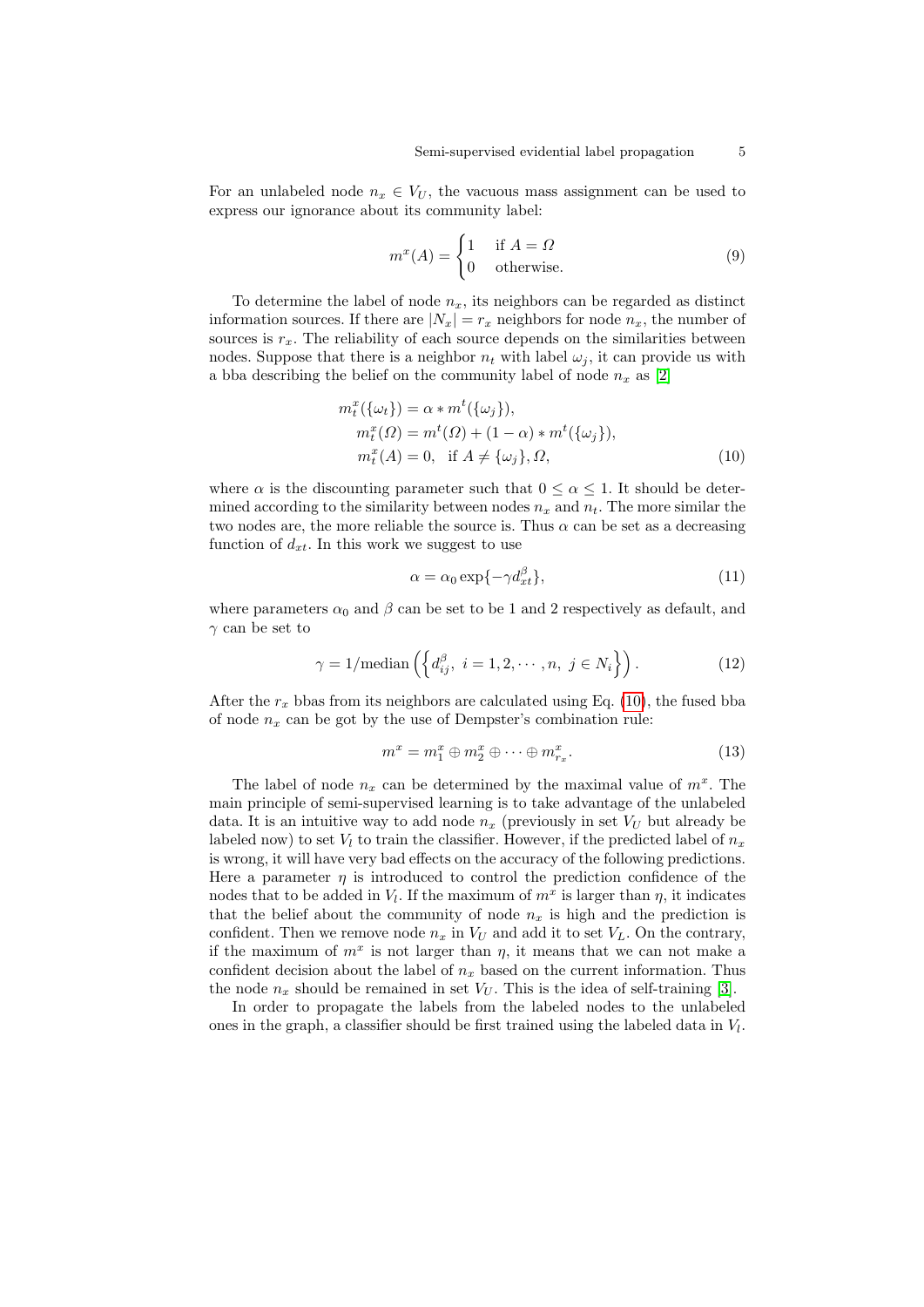For each node  $n_x$  in  $V_U$ , we find its direct neighbors and construct bbas through Eq. [\(10\)](#page-4-0). Then the fused bba about the community label of node  $n_x$  is calculated by Eq. [\(13\)](#page-4-1). The subset of the unlabeled nodes, of which the maximal bba is larger than the given threshold  $\eta$ , are selected to augment the labeled data set. The predicted labels of these nodes are set to be the class assigned with the maximal mass. Parameter  $\eta$  can be set to 0.7 by default in practice.

After the above update process, there may still be some nodes in  $V_U$ . For these nodes, we can find their neighbors that are in  $V_L$ , and then use Eqs. [\(10\)](#page-4-0) and [\(13\)](#page-4-1) to determine their bbas.

## <span id="page-5-0"></span>4 Experiment

In order to verify the efficiency and effectiveness of the proposed SELP algorithm, some experiments on graph data sets will be conducted in this section, and the results by the use of different methods will be reported. The semi-supervised community detection algorithm using label propagation (SLP) [\[4\]](#page-9-1) and the unsupervised label propagation algorithm will be used to compare the performance. The parameters in SELP are all set to the default values in the experiments.

#### 4.1 Real world networks

A. Karate Club network. In this experiment we tested on the widely used benchmark in detecting community structures, "Karate Club". The network consists of 34 nodes and 78 edges representing the friendship among the members of the club. During the development, a dispute arose between the club's administrator and instructor, which eventually resulted in the club split into two smaller clubs. The first one was an instructor-centered group covering 16 vertices: 1-8, 11-14, 17-18, 20 and 22, while the second administrator centered group consisted of the remaining 18 vertices.

In the first test, the labeled node in community  $\omega_1$  was set to node 5, while that in community  $\omega_2$  was set to node 24. After five steps, SELP algorithm stopped. The detailed update process is displayed in Figure [2.](#page-6-0) It can be seen from the figure that two outliers, nodes 10 and 12 are detected by SELP. From the original graph, we can see that node 10 has two neighbors, nodes 3 and 34. But neither of them shares a common neighbor with node 10. For node 12, it only connects to node 1, but has no connection with any other node in the graph. Therefore, it is very intuitive that both the two nodes are regarded as outliers of the graph.

The detection results on Karate Club network by SELP and SLP algorithms with different labeled nodes are shown in Table [1.](#page-7-0) The labeled vertices and its corresponding misclassified vertices are clearly presented in the table. As can be seen from the table, nodes 10 and 12 are detected as outliers in all the cases by SELP, and the two communities can be correctly classified most of the time. The performance of SLP is worse than that of SELP when there is only one labeled data in each community. For the nodes which are connected to both communities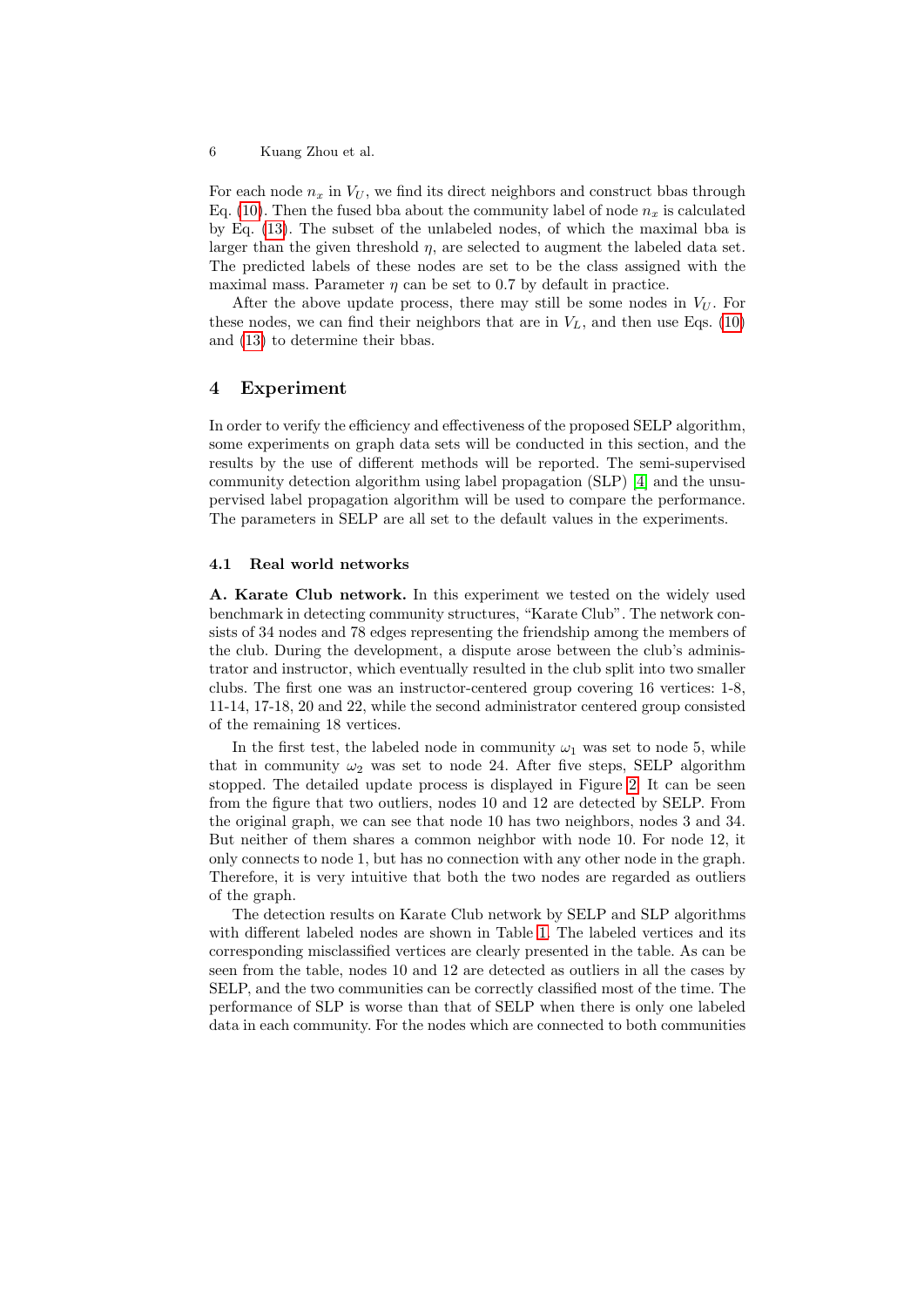

Figure 1. Karate Club network.

and located in the overlap, such as nodes 3 and 9, they are misclassified most frequently. If the number of labeled data in each community is increased to 2, the exact community structure can be got by both methods. It is indicated that the more prior information  $(i.e.$  labeled vertices) we have, the better the performance of SELP is.



<span id="page-6-0"></span>Figure 2. The results on Karate Club network. The nodes marked with color red are the outliers detected by SELP.

B. American football network. As a further test of our algorithm, the network we investigated in this experiment was the world of American college football games.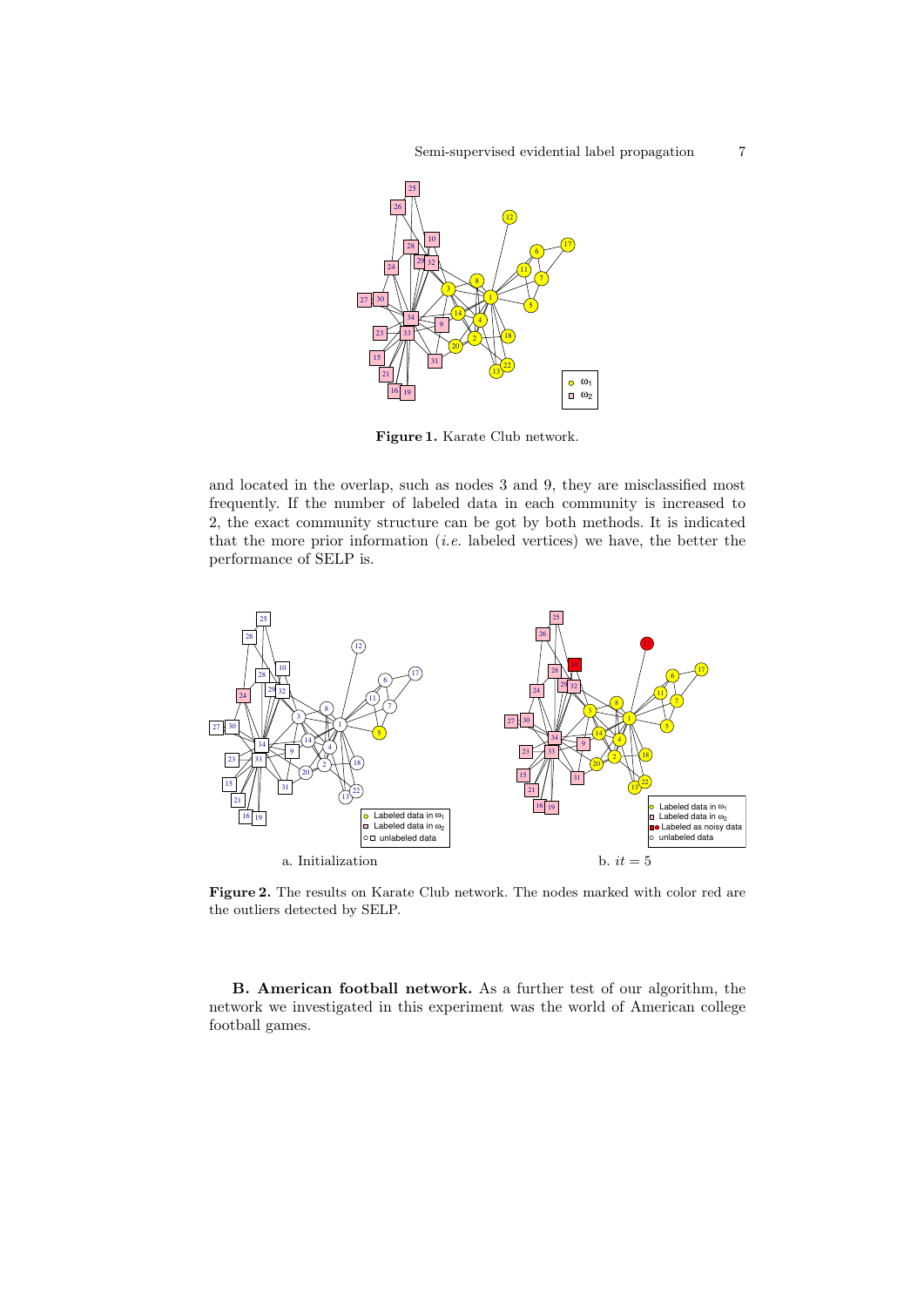

<span id="page-7-0"></span>Table 1. Community detection results for the Karate Club network.



<span id="page-7-1"></span>Figure 3. The results on American football network. The two figures show the average error rates and NMI values (plus and minus one standard deviation) for 50 repeated experiments, as a function of the number of labeled samples.

Let the number of labeled nodes in each community to be fixed. Then SELP and SLP algorithms were evoked 50 times respectively with randomly selected labeled nodes. The average error rates and NMI values (plus and minus one standard deviation) of the 50 experiments are displayed in Figures [3-](#page-7-1)a and [3](#page-7-1) b respectively. As can be seen from the figures, with the increasing number of labeled samples, the performance of both SELP and SLP becomes better. The NMI values of the detected communities by SELP and SLP are significantly better than those by LPA. It indicates that the semi-supervised community detection methods could take advantage of the limited amount of prior information and consequently improve the accuracy of the detection results. The behavior of SELP is better than that of SLP in terms of both error rates and NMI values.

#### 4.2 LFR network

In this subsection, LFR benchmark networks were used to test the ability of the algorithm to identify communities. The experiments here included evaluating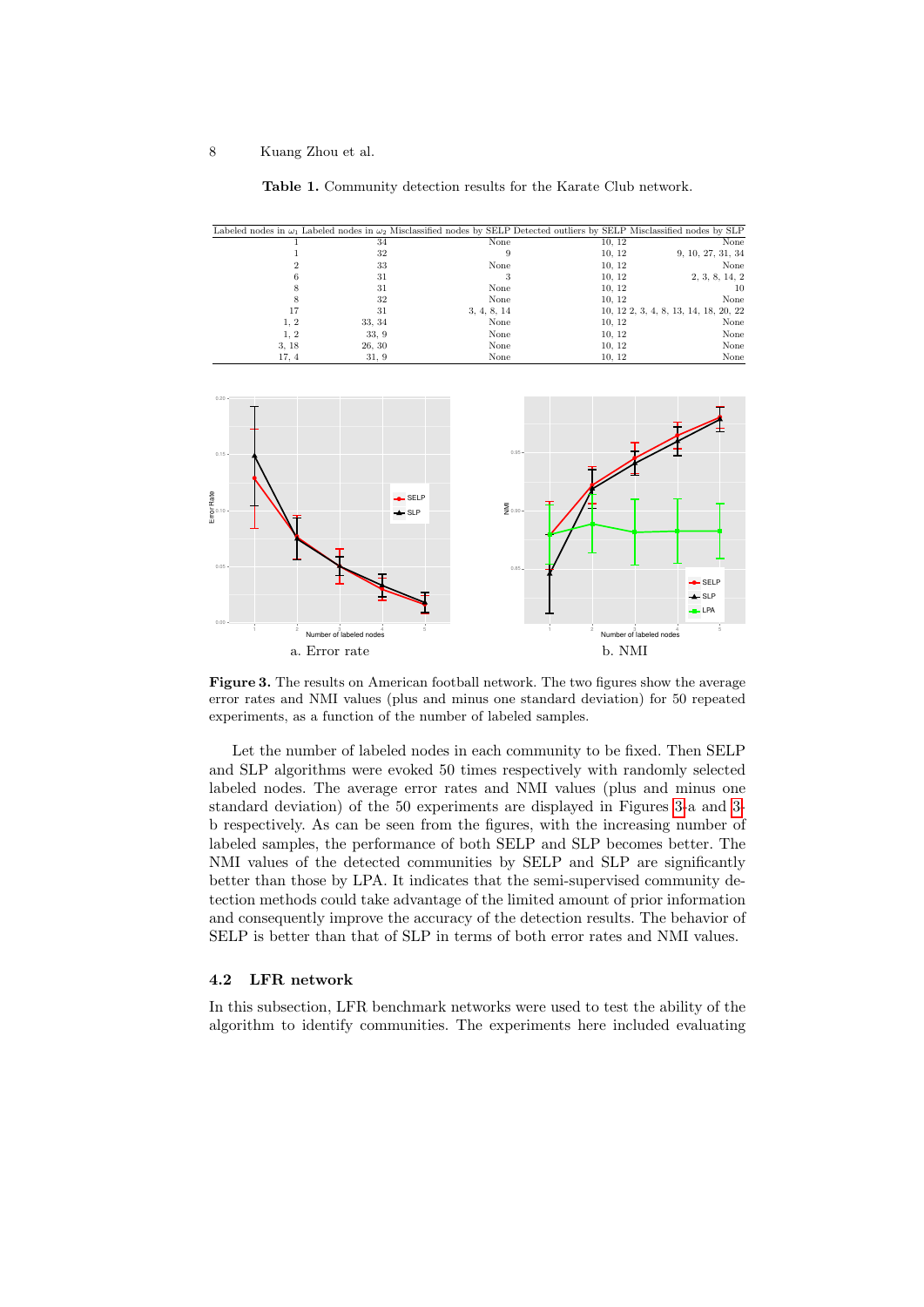the performance of the algorithm with various amounts of labeled nodes and different values of parameter  $\mu$  in the benchmark networks. The original LPA [\[5\]](#page-9-0) and the semi-supervised community detection approach SLP [\[4\]](#page-9-1) were used to compare.

In LFR networks, the mixing parameter  $\mu$  represents the ratio between the external degree of each vertex with respect to its community and the total degree of the node. The larger the value of  $\mu$  is, the more difficult the community structure will be correctly detected. The values of the parameters in LFR benchmark networks in this experiment were set as follows:  $n = 1000, \xi = 15, \tau_1 = 2, \tau_2 =$  $1, cmin = 20, cmax = 50.$ 



<span id="page-8-0"></span>Figure 4. The results on LFR network. The number of labeled nodes in each community is 3.

The performance of different methods with various values of  $\mu$  is shown in Figure [4.](#page-8-0) As expected, the error rate is very high and the NMI value is low when  $\mu$  is large. It demonstrates the fact that the community structure is not very clear and consequently difficult to be identified correctly. It can be seen from Figure [4-](#page-8-0)a that the error rates by SELP are smaller than those by SLP generally. SELP performs better than SLP. This conclusion could also be got in terms of the NMI values displayed in Figure [4-](#page-8-0)b.

The original LPA could not work at all when  $\mu$  is larger than 0.5. The results of SELP and SLP are significantly improved in these cases compared with LPA. As shown in Figure [5-](#page-9-8)b, even when there is only one labeled data in each community, the behavior of SELP is much better than that of LPA. This confirms the fact that the semi-supervised community detection approaches can effectively take advantage of the limited amount of labeled data. From Figure [5,](#page-9-8) we can also see that the performance of SELP and SLP becomes better with the increasing number of labeled nodes.